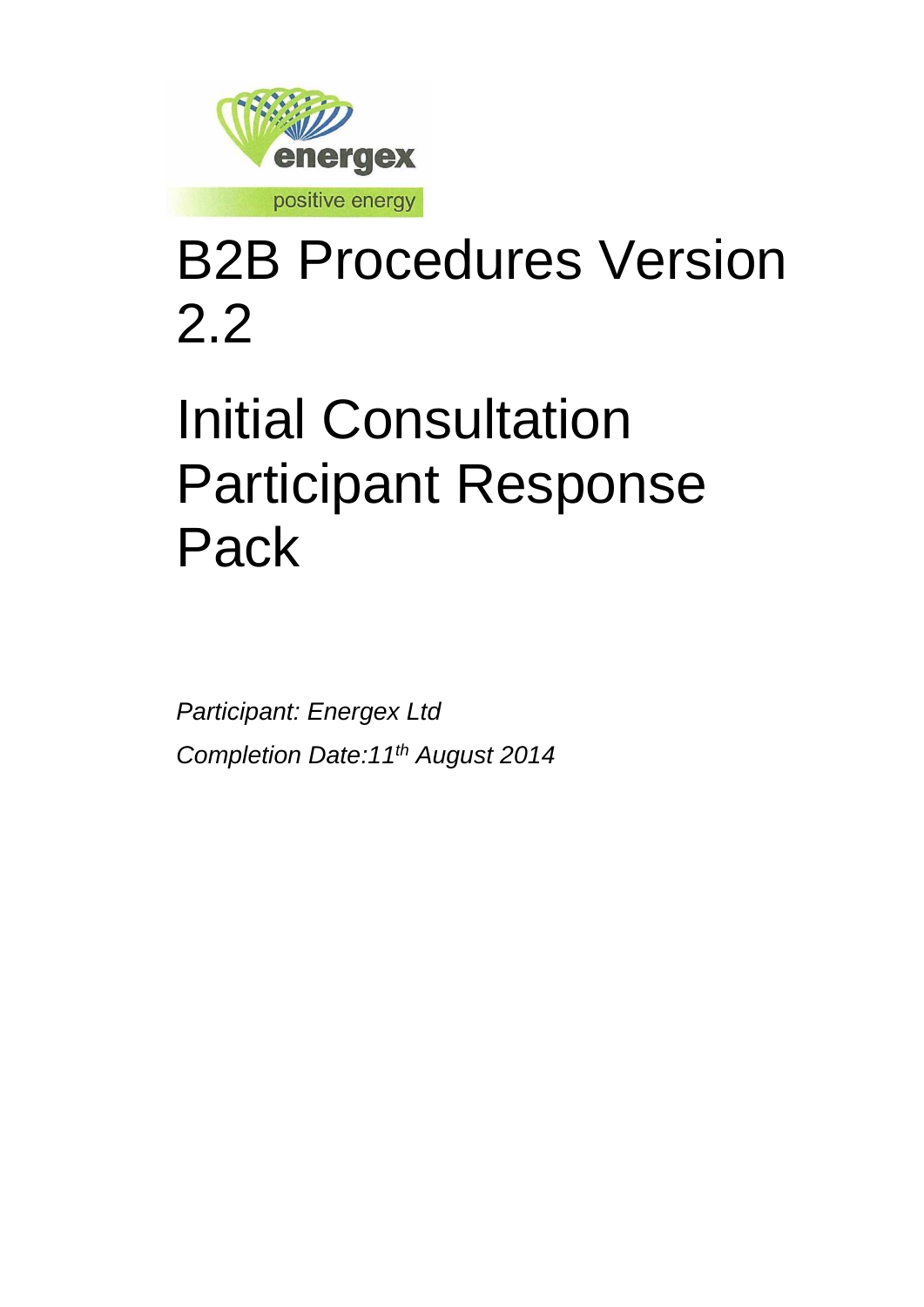#### **9. Participant Responses**

This section lists the changes proposed to the B2B Procedures: Version 2.0.

Proposed changes have been categorised as Procedure changes as follows;

- Table 9.1 covers the proposed changes to the B2B Procedure Customer and Site Details Notification Process.
- Table 9.2 covers the proposed changes to the B2B Procedure Service Order Process.
- Table 9.3 covers the proposed changes to the B2B Meter Data Process.
- Table 9.4 covers the proposed changes to the B2B Procedure One Way Notification Process.
- Table 9.5 covers the proposed changes to the B2B Procedure Technical Guideline for B2B Procedures.
- Table 9.6 covers the proposed changes to the B2B Procedure Technical Delivery Specification.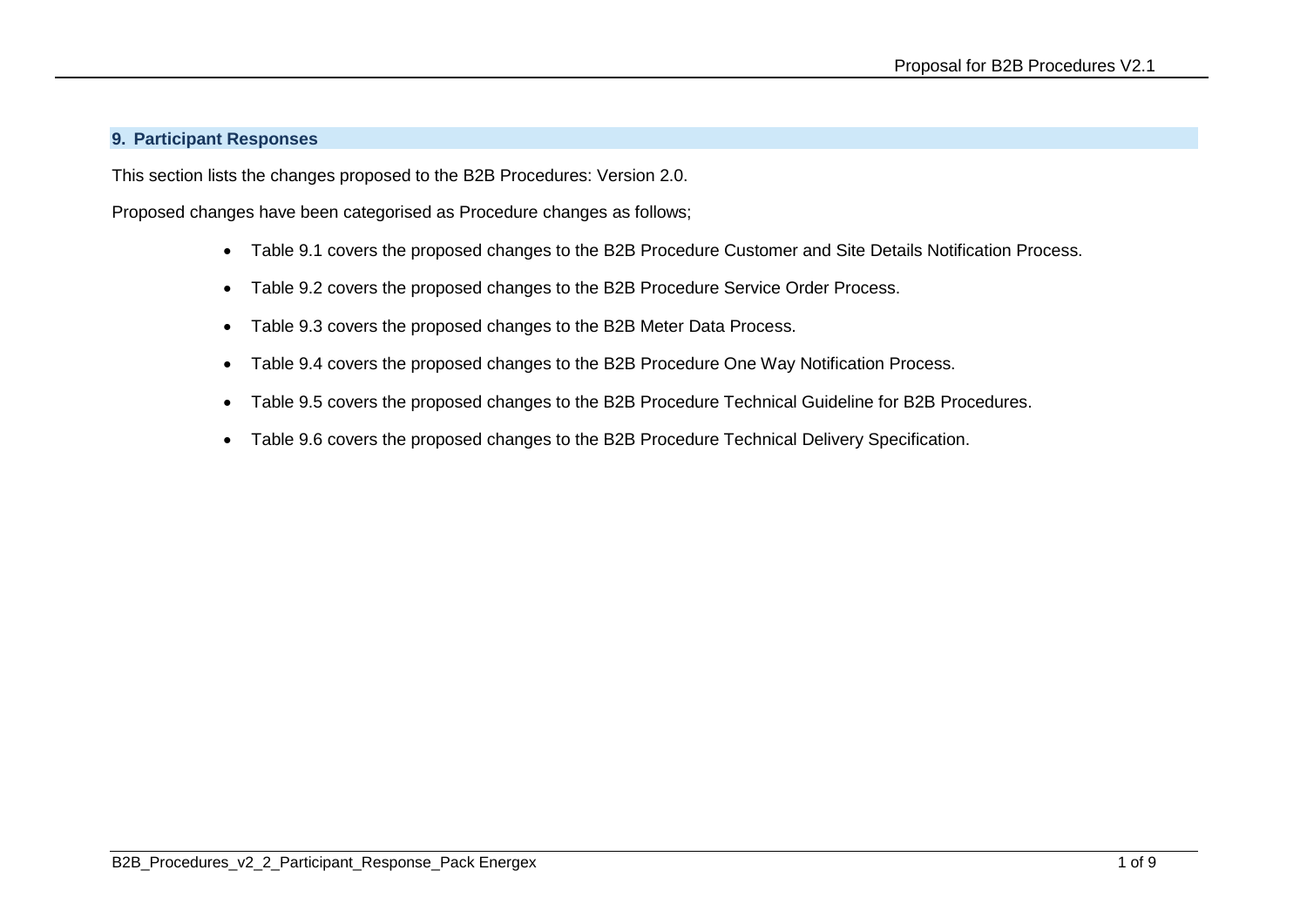## **9.1 Proposed changes to the B2B Procedure Customer and Site Details Notification Process**

Please complete the relevant columns below in order to record your response. If you have no comments on this document please note this as a general comment in the table.

| <b>Item</b> | ID | <b>Clause/Issue/Comment</b>                                                                                                                                                                                                                                                                          | <b>Proposed revised B2B Procedures text</b> | <b>Rating</b> | <b>AEMO Response</b> |
|-------------|----|------------------------------------------------------------------------------------------------------------------------------------------------------------------------------------------------------------------------------------------------------------------------------------------------------|---------------------------------------------|---------------|----------------------|
|             |    |                                                                                                                                                                                                                                                                                                      |                                             | $(H/M/L^1)$   |                      |
|             |    |                                                                                                                                                                                                                                                                                                      | Blue underline means insert                 |               |                      |
|             |    |                                                                                                                                                                                                                                                                                                      | Red strikeout means delete                  |               |                      |
|             |    | Energex has no comments on any of the<br>changes in any of the documents in<br>relation to this consultation.                                                                                                                                                                                        |                                             |               |                      |
|             |    | However, in relation to the proposed<br>effective date of the PMD changes,<br>Energex strongly opposes any change to<br>the proposed effective date given that<br>these changes only seek to clarify what<br>timing requirements we would have<br>always expected the PMD to be operated<br>against. |                                             |               |                      |
|             |    | Any delay to implementation costs us time<br>and effort, particularly if PMD's sent too<br>early are generating VMD's as is expected                                                                                                                                                                 |                                             |               |                      |
|             |    |                                                                                                                                                                                                                                                                                                      |                                             |               |                      |
|             |    |                                                                                                                                                                                                                                                                                                      |                                             |               |                      |
|             |    |                                                                                                                                                                                                                                                                                                      |                                             |               |                      |

 $1$  L= Low: Not critical. Issues / comments are minor. They add clarity to the document. No major concern if not included in any further revisions M= Medium: Important. Strong case that issue / comments should be considered and an update to the document is desirable, but not critical. H= High: Critical. The issues / comments are fundamental and failure to make necessary changes has the potential to impact consensus.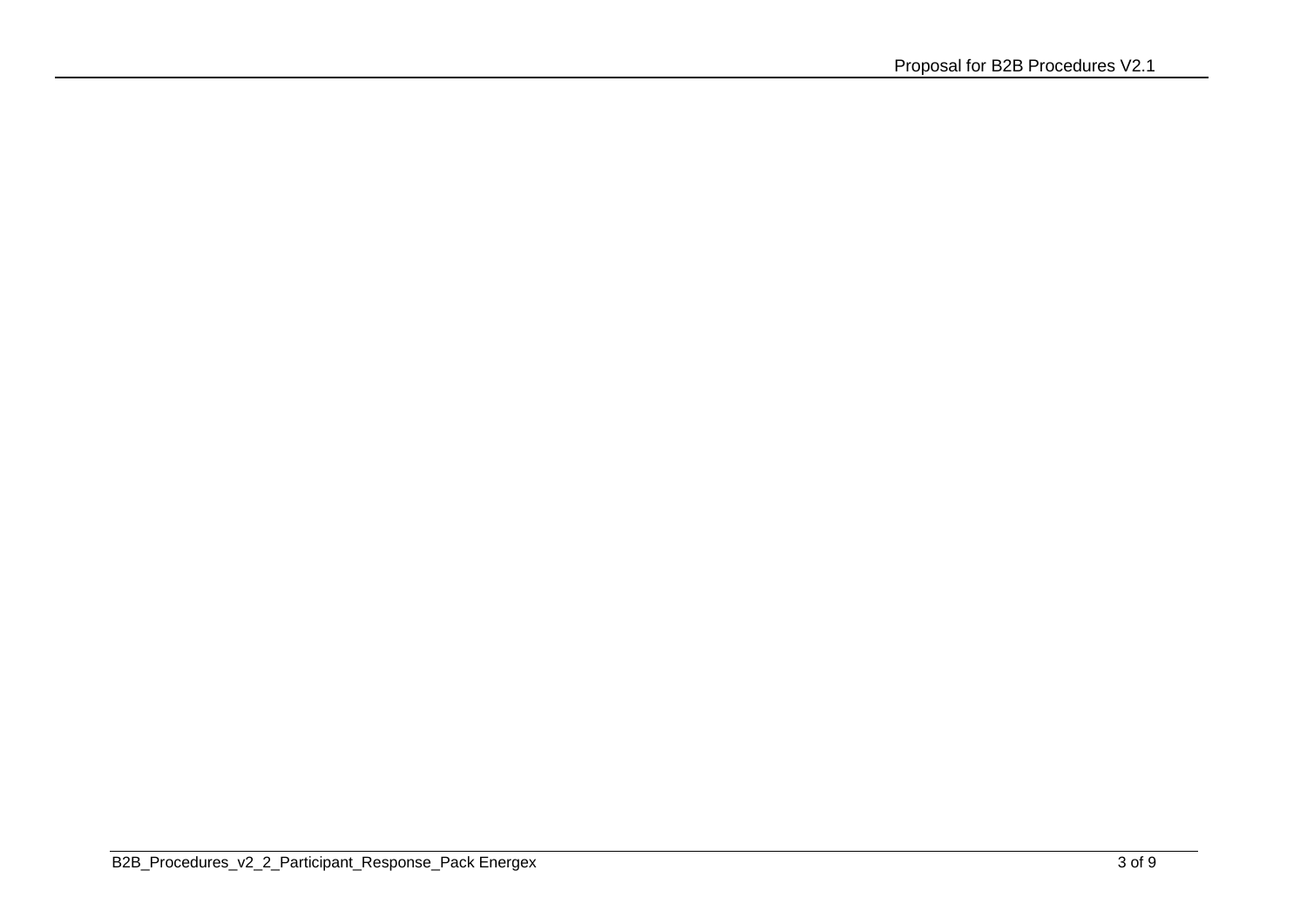## **9.2 Proposed changes to the B2B Procedure Service Order Process**

Please complete the relevant columns below in order to record your response. If you have no comments on this document please note this as a general comment in the table.

| <b>Item</b> | ID | <b>Clause/Issue/Comment</b> | <b>Proposed revised B2B Procedures text</b> | <b>Rating</b>         | <b>AEMO Response</b> |
|-------------|----|-----------------------------|---------------------------------------------|-----------------------|----------------------|
|             |    |                             |                                             | (H/M/L <sup>2</sup> ) |                      |
|             |    |                             | Blue underline means insert                 |                       |                      |
|             |    |                             | <b>Red strikeout</b> means delete           |                       |                      |
|             |    |                             |                                             |                       |                      |
|             |    |                             |                                             |                       |                      |
|             |    |                             |                                             |                       |                      |
|             |    |                             |                                             |                       |                      |
|             |    |                             |                                             |                       |                      |

 $2$  L= Low: Not critical. Issues / comments are minor. They add clarity to the document. No major concern if not included in any further revisions M= Medium: Important. Strong case that issue / comments should be considered and an update to the document is desirable, but not critical. H= High: Critical. The issues / comments are fundamental and failure to make necessary changes has the potential to impact consensus.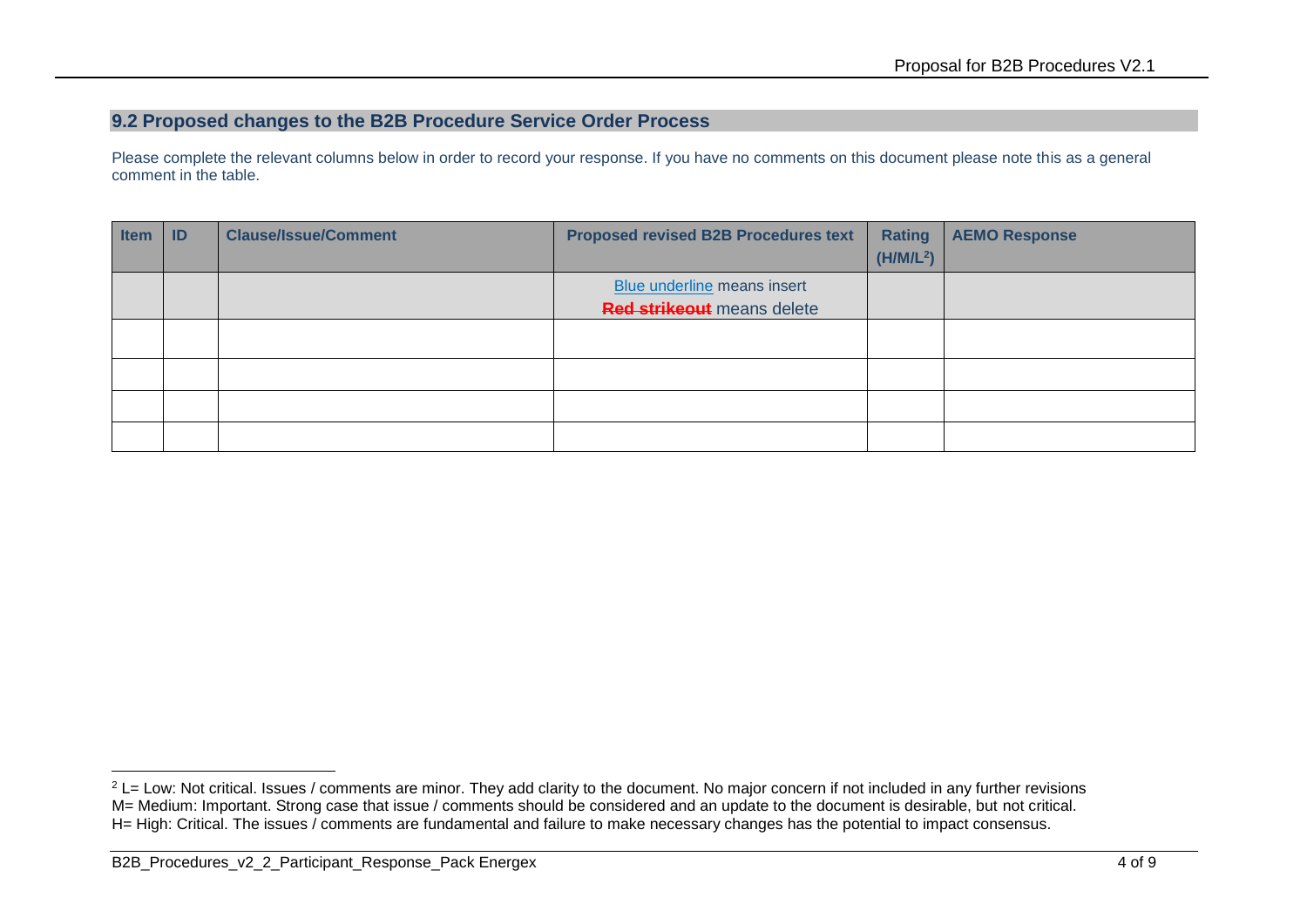## **9.3 Proposed changes to the B2B Procedure Meter Data Process**

Please complete the relevant columns below in order to record your response. If you have no comments on this document please note this as a general comment in the table.

| <b>Item</b> | $\blacksquare$ | <b>Clause/Issue/Comment</b> | <b>Proposed revised B2B Procedures text</b>                      | <b>Rating</b><br>$(H/M/L^3)$ | <b>AEMO Response</b> |
|-------------|----------------|-----------------------------|------------------------------------------------------------------|------------------------------|----------------------|
|             |                |                             | Blue underline means insert<br><b>Red strikeout</b> means delete |                              |                      |
|             |                |                             |                                                                  |                              |                      |
|             |                |                             |                                                                  |                              |                      |
|             |                |                             |                                                                  |                              |                      |
|             |                |                             |                                                                  |                              |                      |

<sup>-</sup><sup>3</sup> L= Low: Not critical. Issues / comments are minor. They add clarity to the document. No major concern if not included in any further revisions M= Medium: Important. Strong case that issue / comments should be considered and an update to the document is desirable, but not critical. H= High: Critical. The issues / comments are fundamental and failure to make necessary changes has the potential to impact consensus.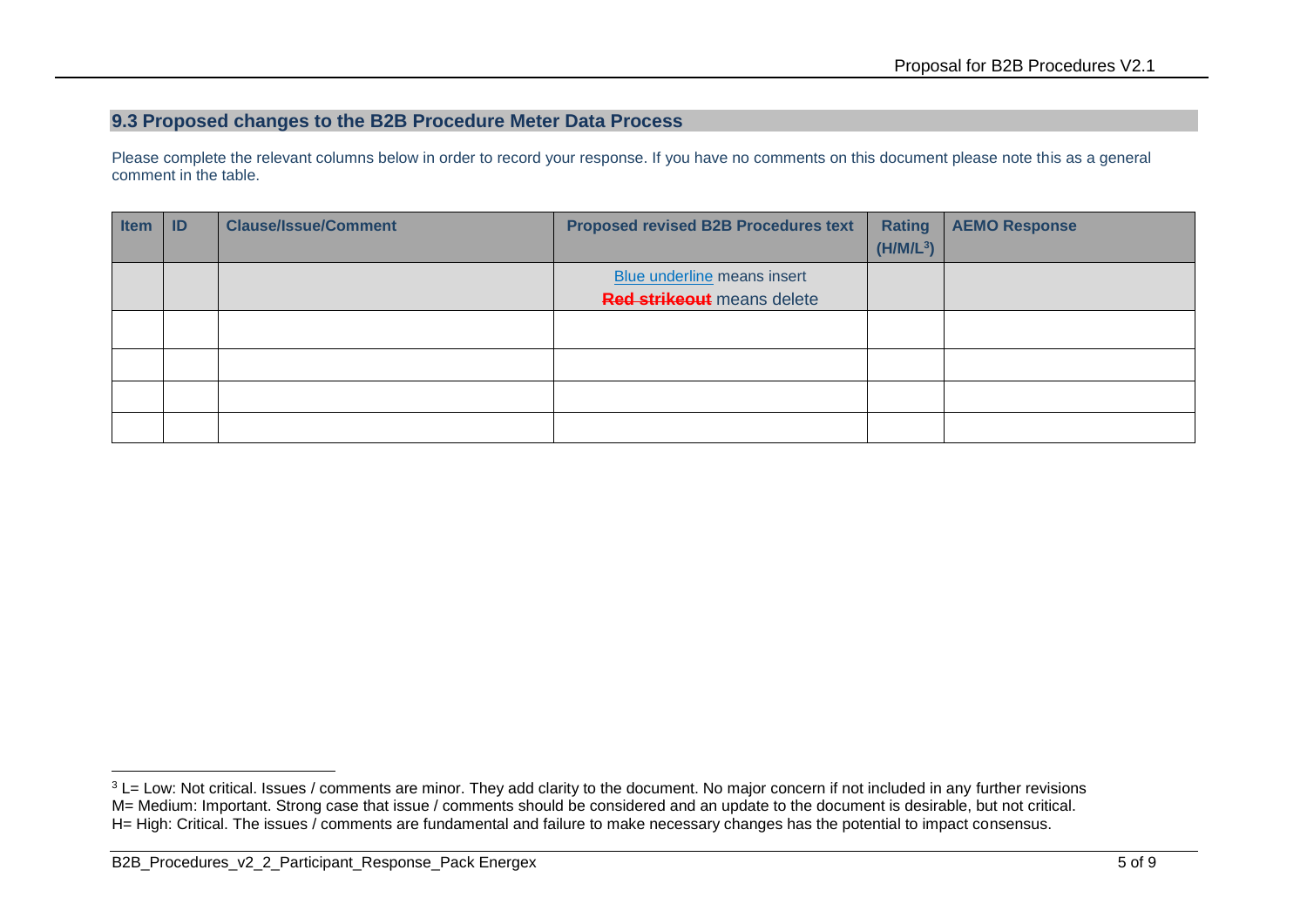## **9.4 Proposed changes to the B2B Procedure One Way Notification Process**

Please complete the relevant columns below in order to record your response. If you have no comments on this document please note this as a general comment in the table.

| <b>Item</b> | ID | <b>Clause/Issue/Comment</b> | <b>Proposed revised B2B Procedures text</b> | <b>Rating</b>         | <b>AEMO Response</b> |
|-------------|----|-----------------------------|---------------------------------------------|-----------------------|----------------------|
|             |    |                             |                                             | (H/M/L <sup>4</sup> ) |                      |
|             |    |                             | Blue underline means insert                 |                       |                      |
|             |    |                             | <b>Red strikeout</b> means delete           |                       |                      |
|             |    |                             |                                             |                       |                      |
|             |    |                             |                                             |                       |                      |
|             |    |                             |                                             |                       |                      |
|             |    |                             |                                             |                       |                      |
|             |    |                             |                                             |                       |                      |

<sup>&</sup>lt;sup>4</sup> L= Low: Not critical. Issues / comments are minor. They add clarity to the document. No major concern if not included in any further revisions M= Medium: Important. Strong case that issue / comments should be considered and an update to the document is desirable, but not critical. H= High: Critical. The issues / comments are fundamental and failure to make necessary changes has the potential to impact consensus.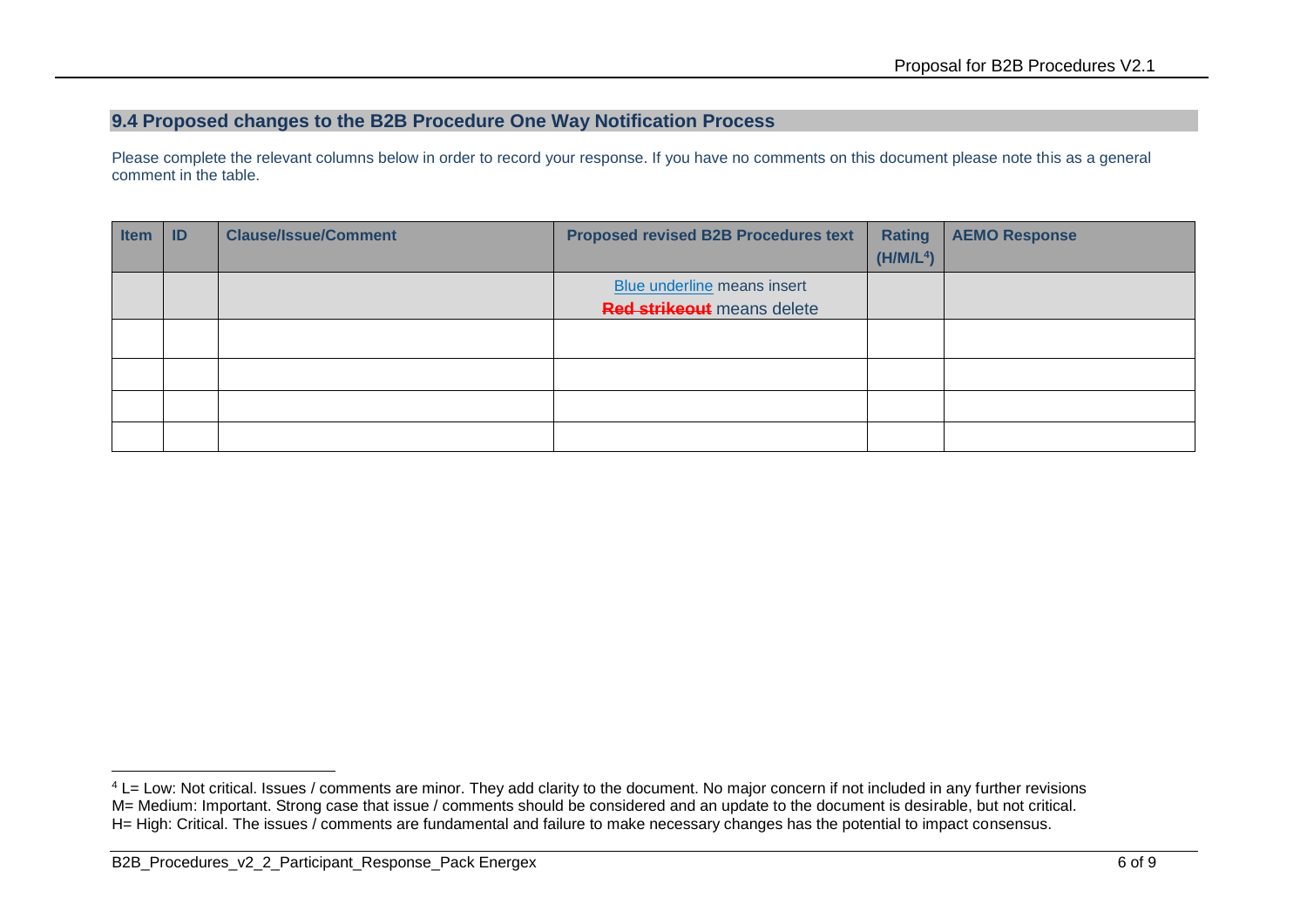#### **9.5 Proposed changes to the B2B Procedure Technical Guidelines for B2B Procedures**

Please complete the relevant columns below in order to record your response. If you have no comments on this document please note this as a general comment in the table.

| <b>Item</b> | ID | <b>Clause/Issue/Comment</b> | <b>Proposed revised B2B Procedures text</b> | Rating                | <b>AEMO Response</b> |
|-------------|----|-----------------------------|---------------------------------------------|-----------------------|----------------------|
|             |    |                             |                                             | (H/M/L <sup>5</sup> ) |                      |
|             |    |                             | Blue underline means insert                 |                       |                      |
|             |    |                             | <b>Red strikeout</b> means delete           |                       |                      |
|             |    |                             |                                             |                       |                      |
|             |    |                             |                                             |                       |                      |
|             |    |                             |                                             |                       |                      |
|             |    |                             |                                             |                       |                      |
|             |    |                             |                                             |                       |                      |

 $5$  L= Low: Not critical. Issues / comments are minor. They add clarity to the document. No major concern if not included in any further revisions M= Medium: Important. Strong case that issue / comments should be considered and an update to the document is desirable, but not critical. H= High: Critical. The issues / comments are fundamental and failure to make necessary changes has the potential to impact consensus.